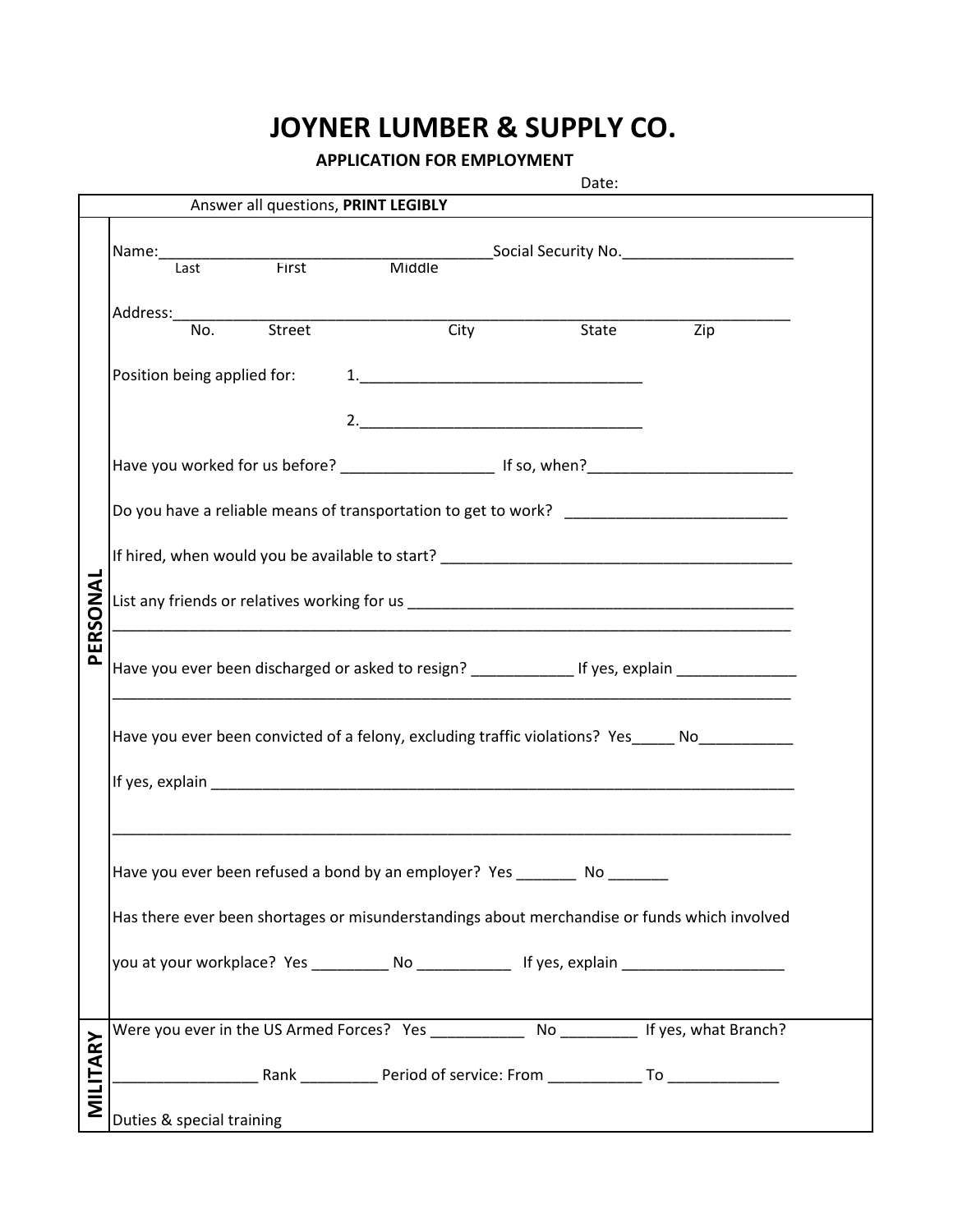|                                             | Page 2                                                                                         |                                                                        |              |                                                                                                      |            |                                  |              |                                  |                                                                                             |
|---------------------------------------------|------------------------------------------------------------------------------------------------|------------------------------------------------------------------------|--------------|------------------------------------------------------------------------------------------------------|------------|----------------------------------|--------------|----------------------------------|---------------------------------------------------------------------------------------------|
|                                             |                                                                                                | Circle highest grade complete: 5 6 7 8 9 10 11 12 College: 1 2 3 4 5 6 |              |                                                                                                      |            |                                  |              |                                  |                                                                                             |
|                                             | <b>High School</b>                                                                             |                                                                        |              |                                                                                                      |            |                                  |              |                                  |                                                                                             |
|                                             |                                                                                                |                                                                        |              |                                                                                                      |            |                                  |              |                                  |                                                                                             |
| EDUCATION                                   | Last year attended_______Graduate? Yes___No_____ Last year attended_____Graduate? Yes___No____ |                                                                        |              |                                                                                                      |            |                                  |              |                                  |                                                                                             |
|                                             |                                                                                                |                                                                        |              |                                                                                                      |            |                                  |              |                                  |                                                                                             |
|                                             |                                                                                                |                                                                        |              |                                                                                                      |            |                                  |              |                                  | Grades: Above avg_____ Average______Below avg___ Grades: Above avg___Average___Below avg___ |
|                                             |                                                                                                | GED: Yes__________ No________                                          |              |                                                                                                      |            |                                  |              |                                  |                                                                                             |
|                                             |                                                                                                |                                                                        |              | Indicate below job skills you've acquired and equipment you can operate. Include time of experience. |            |                                  |              |                                  |                                                                                             |
|                                             | <b>Skill</b>                                                                                   | Amt exper                                                              | <b>Skill</b> | Amt exper Equip                                                                                      |            | Amt exp                          | <b>Skill</b> | Amt exp                          |                                                                                             |
| EXPERIENCE                                  | <b>Building</b>                                                                                |                                                                        | Cust Serv    |                                                                                                      | Cdl driver |                                  | Power tool   |                                  |                                                                                             |
|                                             |                                                                                                |                                                                        |              |                                                                                                      |            |                                  |              |                                  |                                                                                             |
| SKILLS                                      | Hardware                                                                                       |                                                                        | Dispatch     |                                                                                                      | Forklift   |                                  | Calculator   |                                  |                                                                                             |
| <b>AO</b>                                   | Millwork                                                                                       |                                                                        | Accounting   |                                                                                                      | Computer   |                                  |              |                                  |                                                                                             |
|                                             | <b>Sales</b>                                                                                   |                                                                        |              |                                                                                                      |            |                                  |              |                                  |                                                                                             |
|                                             |                                                                                                |                                                                        |              | List in order, last or current employer, then previous employment history for last 10 yrs.           |            |                                  |              |                                  |                                                                                             |
|                                             |                                                                                                |                                                                        |              |                                                                                                      |            |                                  |              |                                  |                                                                                             |
| From<br>Name address and phone number<br>To |                                                                                                |                                                                        |              |                                                                                                      |            | Start pay Finish pay Reason left |              |                                  |                                                                                             |
|                                             |                                                                                                |                                                                        |              |                                                                                                      |            |                                  |              |                                  |                                                                                             |
|                                             | Work performed_                                                                                |                                                                        |              |                                                                                                      |            |                                  |              |                                  |                                                                                             |
|                                             |                                                                                                |                                                                        |              |                                                                                                      |            |                                  |              |                                  |                                                                                             |
|                                             | From<br>Name address and phone number<br>To                                                    |                                                                        |              |                                                                                                      |            |                                  |              | Start pay Finish pay Reason left |                                                                                             |
|                                             |                                                                                                |                                                                        |              |                                                                                                      |            |                                  |              |                                  |                                                                                             |
| <b>NORK HISTORY</b>                         | Work performed                                                                                 |                                                                        |              | <u> 1989 - Johann Barbara, martxa alemaniar arg</u>                                                  |            |                                  |              |                                  |                                                                                             |
|                                             |                                                                                                |                                                                        |              |                                                                                                      |            |                                  |              |                                  |                                                                                             |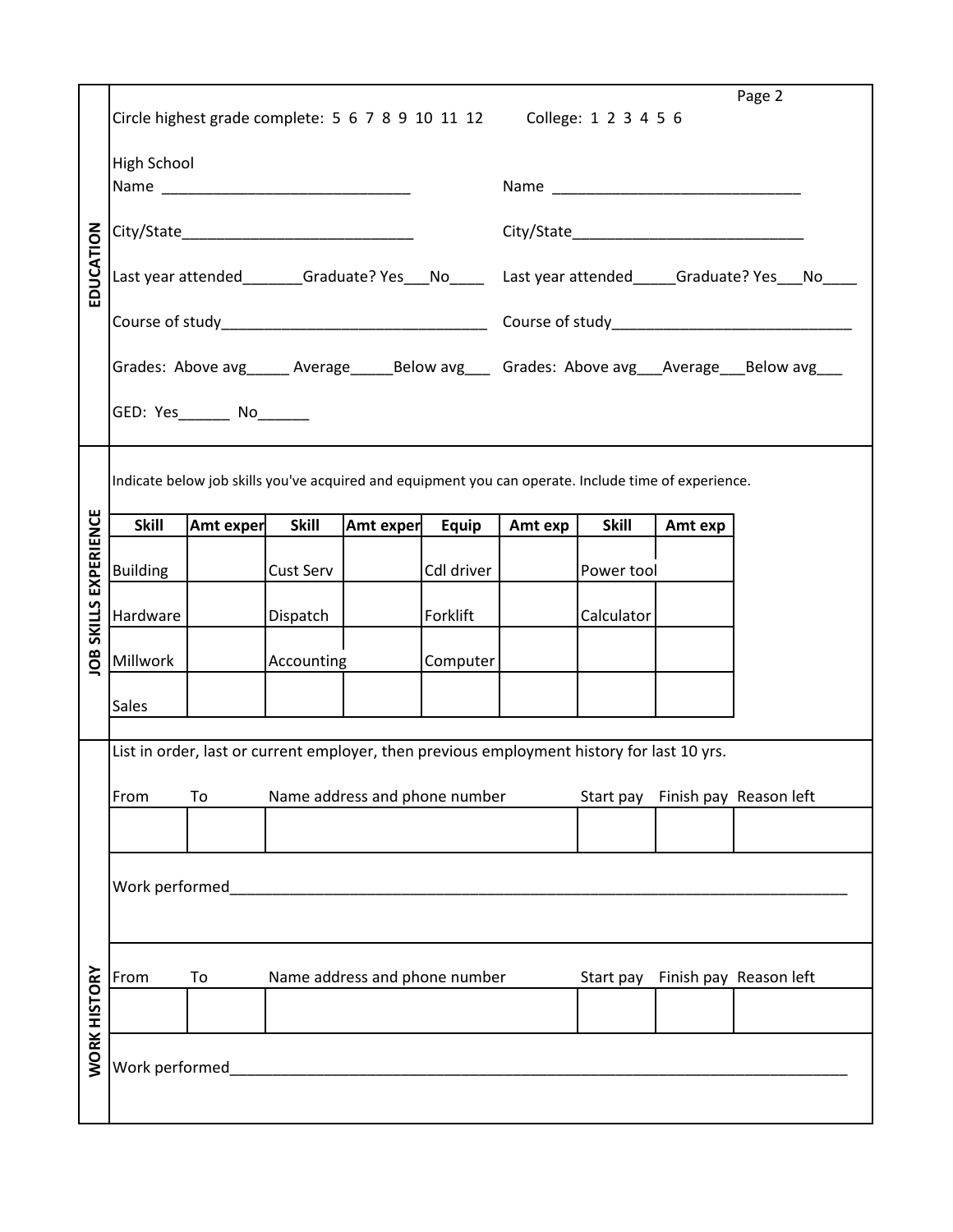|                     |                                                                                      |                                                                                                                                                                                                                                |                               |  |  |                   | Page3                            |
|---------------------|--------------------------------------------------------------------------------------|--------------------------------------------------------------------------------------------------------------------------------------------------------------------------------------------------------------------------------|-------------------------------|--|--|-------------------|----------------------------------|
|                     | From                                                                                 | To                                                                                                                                                                                                                             | Name address and phone number |  |  |                   | Start pay Finish pay Reason left |
|                     |                                                                                      |                                                                                                                                                                                                                                |                               |  |  |                   |                                  |
|                     |                                                                                      |                                                                                                                                                                                                                                |                               |  |  |                   |                                  |
|                     |                                                                                      |                                                                                                                                                                                                                                |                               |  |  |                   |                                  |
|                     |                                                                                      |                                                                                                                                                                                                                                |                               |  |  |                   |                                  |
|                     | From                                                                                 | <b>To</b>                                                                                                                                                                                                                      | Name address and phone number |  |  |                   | Start pay Finish pay Reason left |
|                     |                                                                                      |                                                                                                                                                                                                                                |                               |  |  |                   |                                  |
| <b>WORK HISTORY</b> |                                                                                      |                                                                                                                                                                                                                                |                               |  |  |                   |                                  |
|                     |                                                                                      |                                                                                                                                                                                                                                |                               |  |  |                   |                                  |
|                     |                                                                                      |                                                                                                                                                                                                                                |                               |  |  |                   |                                  |
|                     | From                                                                                 | To the control of the control of the control of the control of the control of the control of the control of the control of the control of the control of the control of the control of the control of the control of the contr | Name address and phone number |  |  |                   | Start pay Finish pay Reason left |
|                     |                                                                                      |                                                                                                                                                                                                                                |                               |  |  |                   |                                  |
|                     |                                                                                      |                                                                                                                                                                                                                                |                               |  |  |                   |                                  |
|                     |                                                                                      |                                                                                                                                                                                                                                |                               |  |  |                   |                                  |
|                     | May we contact the employers listed?                                                 |                                                                                                                                                                                                                                |                               |  |  |                   |                                  |
|                     | Yes__________ No________ if no indicate which ones you do not want us<br>to contact. |                                                                                                                                                                                                                                |                               |  |  |                   |                                  |
|                     |                                                                                      |                                                                                                                                                                                                                                |                               |  |  |                   |                                  |
|                     | <b>NAME</b>                                                                          | <b>ADDRESS</b>                                                                                                                                                                                                                 |                               |  |  | PHONE YEARS KNOWN |                                  |
|                     |                                                                                      |                                                                                                                                                                                                                                |                               |  |  |                   |                                  |
|                     |                                                                                      |                                                                                                                                                                                                                                |                               |  |  |                   |                                  |
|                     |                                                                                      |                                                                                                                                                                                                                                |                               |  |  |                   |                                  |
| <b>REFERENCES</b>   |                                                                                      |                                                                                                                                                                                                                                |                               |  |  |                   |                                  |
|                     |                                                                                      |                                                                                                                                                                                                                                |                               |  |  |                   |                                  |
|                     |                                                                                      |                                                                                                                                                                                                                                |                               |  |  |                   |                                  |
|                     |                                                                                      |                                                                                                                                                                                                                                |                               |  |  |                   |                                  |